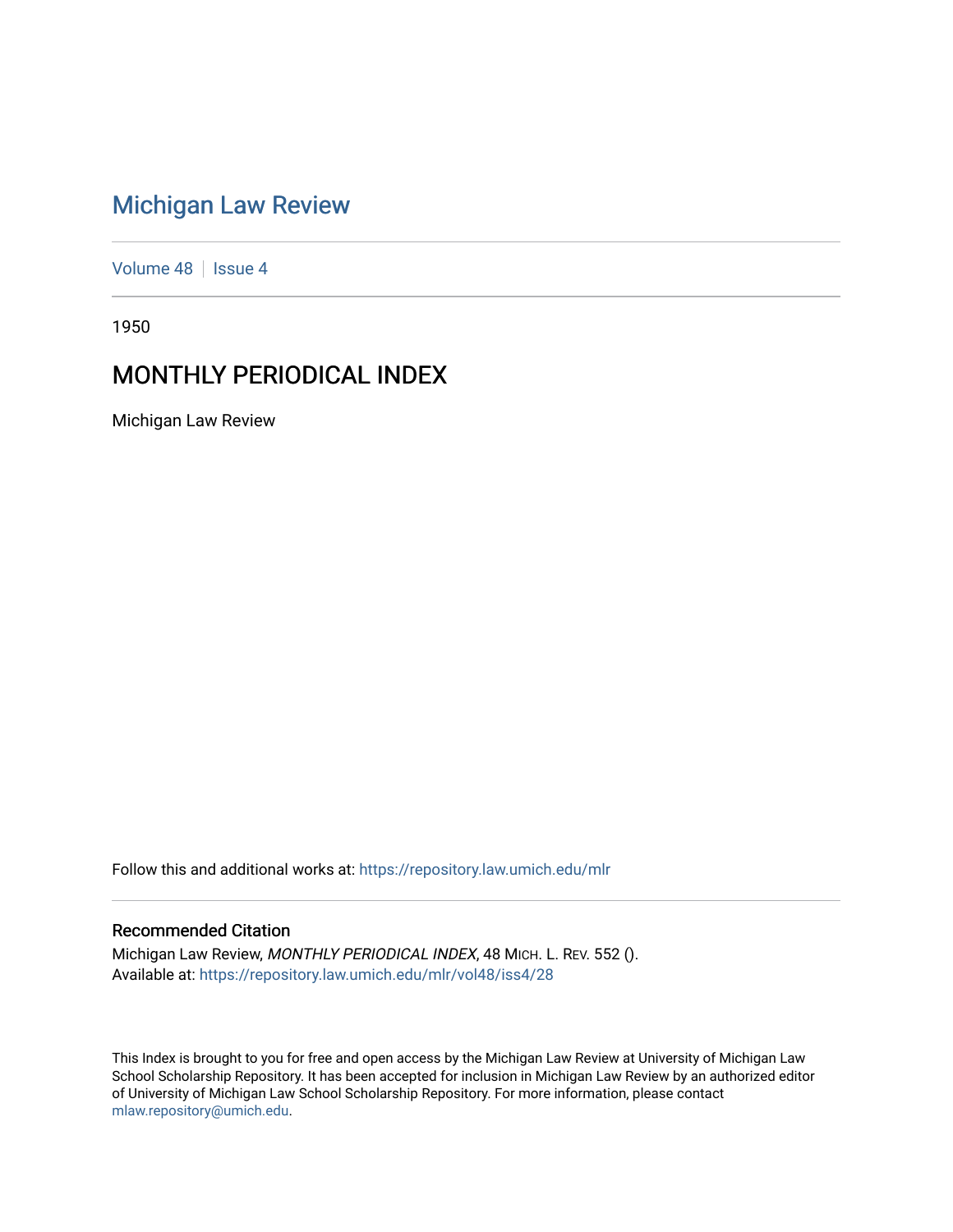# MONTHLY PERIODICAL INDEX

This department lists the *articles* and *comments* which appear in leading law reviews. The index embraces material published since the last issue of this REVIEW.

Limitation of space makes necessary the inclusion of only the longer and more important items: articles and comments. Accordingly, decision notes (except those over five pages in length), book reviews and biographical articles are excluded.

(a) indicates a leading article. Where the title of the article or comment is not selfexplanatory, an indication of its scope is added in brackets.

# ADMINISTRATIVE LAW

Administrative powers of supervising, prosecuting, advising, declaring, and informally adjudicating. (a) Kenneth Culp Davis. 63 Harv. L. Rev. 193-240 (Dec.).

Statutory standing to review administrative action. 98 Univ. Pa. L. Rev. 70-79 (Nov.).

#### ANTI-TRUST LAWS

Antitrust laws and the right to know. (a) Philip Marcus. 24 Ind. L. J. 513-546 (Summer).

The modification of antitrust consent decrees. 63 Harv. L. Rev. 320-330 (Dec.).

# .APPEAL AND ERROR

Direct appeal to the Supreme Court by the United States in criminal cases. (a) Philip B. Kurland and Richard F. Wolfson. 24 Ind. L. J. 547-565 (Summer).

# **BANKRUPTCY**

#### See also *Conflict of Laws.*

*Fairness* in state court recapitalization plans -a disappearing doctrine. (a) Robert W. Walter. 29 Bost. Univ. L. Rev. 453-485 (Nov.).

#### CoNFLICT oF LAws

Creditor equality in inter-state bankruptcies: a requisite of uniformity in the regulation of bankruptcy. (a) Kurt H. Nadelmann. 98 Univ. Pa. L. Rev. 41-56 (Nov.).

State-federal court conflicts over the removability of causes: the prospect under the new judicial code. 98 Univ. Pa. L. Rev. 80-92 (Nov.).

#### CONSTITUTIONAL LAW

See also *Anti-trust Law, Federal Tort Claims Act, Social Welfare.* 

Application of the self-incrimination clause to the compulsory production of books and papers required to be kept by statute. 24 Ind. L. J. 567-575 (Summer).

Constitutional law-freedom of speechpermissible extent of limitation. 48 Mich. L. Rev. 337-346 (Jan.).

Recent developments in state power to regulate and tax interstate commerce. (a) Wallace Mendelson. 98 Univ. Pa. L. Rev. 57-68 (Nov.).

#### **CONTRACTS**

Contracts and the Sunday law in Massachusetts. 29 Bost. Univ. L. Rev. 511-517  $(Now.)$ .

### **CORPORATIONS**

See *Bankruptcy, Reorganization.* 

#### **DAMAGES**

See *Social Welfare.* 

#### **DIVORCE**

Control of post-divorce level of support by prior agreement. 63 Harv. L. Rev. 337-345 (Dec.).

# FEDERAL TORT CLAIMS ACT

Recovery under Federal Tort Claims Act for personal injuries or death of military personnel. 18 Geo. Wash. L. Rev. 96-109 (Dec.).

#### **FINDERS**

Rights of finders. 48 Mich. L. Rev. 352- 357 (Jan.).

#### GOVERNMENT AND POLITICS

The myths of planning and laissez faire: a re-orientation. (a) Julius Stone. **18** Geo. Wash. L. Rev. 1-49 (Dec.).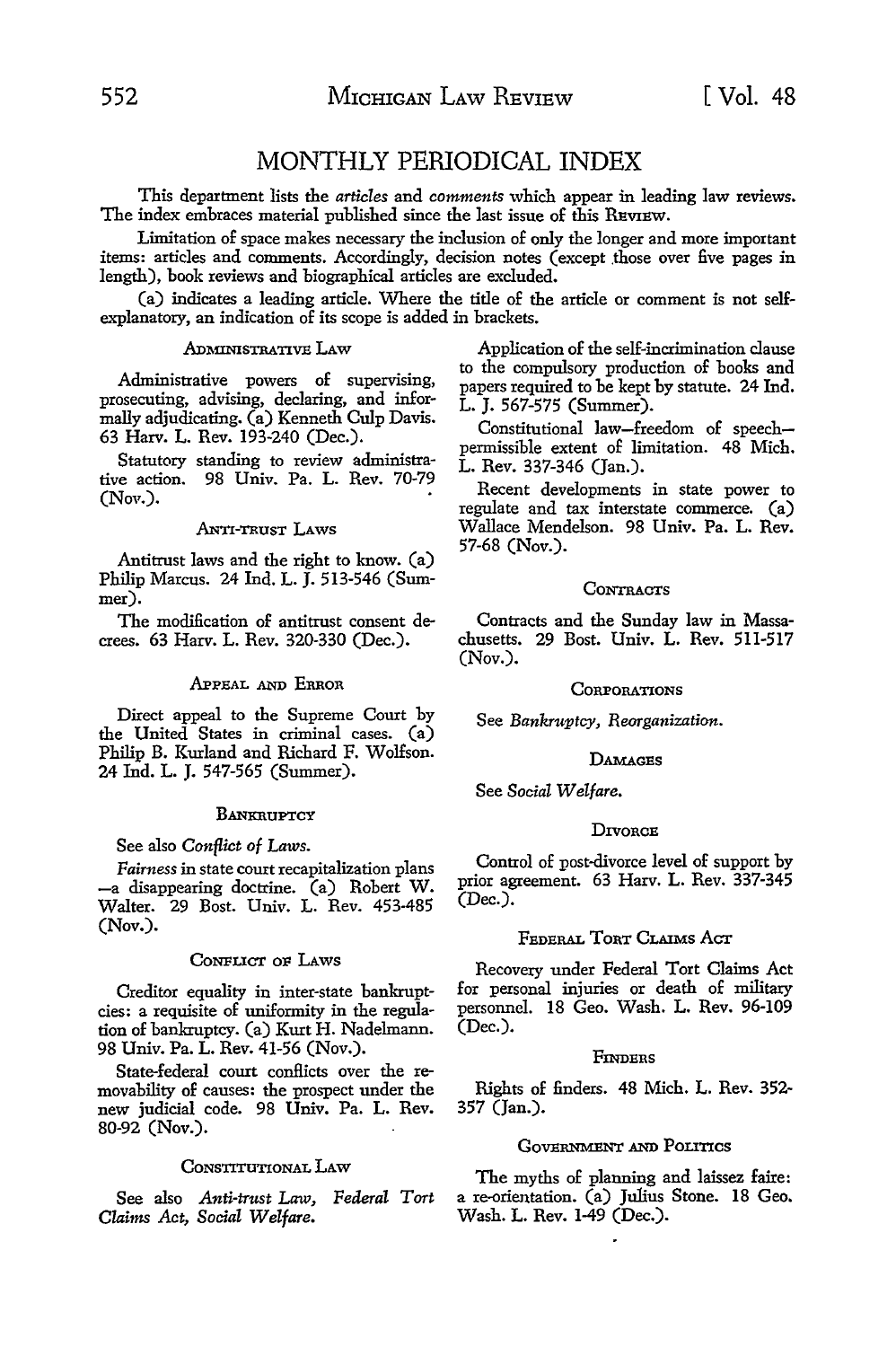# **INSURANCE**

# See *Social Welfare.*

# INTERNATIONAL LAW AND AFFAIRS

International human rights: Part II. A symposium. 14 Law and Contem. Prob. 545- 650 (Autumn).

Legal problems of freedom of information in the United Nations. (a) Zechariah Chafee, Jr. 545-583.

International freedom of information. (a) Erwin D. Canham. 584-598.

National minorities: a case study in international protection. (a) Mary Gardiner Jones. 599-626.

Human rights in the peace treaties. (a) Stephen D. Kertesz. 627-646. [Part I was published in Summer 1949 issue.]

# INTERSTATE COMMERCE

### See also *Constitutional Law.*

Discrimination as a common carrier's defense in shippers' actions. 98 Univ. Pa. L. Rev. 93-102 (Nov.).

# **LEGISLATION**

See *Monopoly.* 

# MILITARY LAW

The preliminary investigation in the army court-martial system-springboard for attack by habeas corpus. 18 Geo. Wash. L. Rev. 67-96 (Dec.).

#### **MONOPOLY**

A critique of the new British monopoly act. (a) Gerald M. Meier. 48 Mich. L. Rev. 329-336 (Jan.).

#### **NATURALIZATION**

Law violation and a petition for citizenship. 18 Geo. Wash. L. Rev. 57-67 (Dec.).

## NEGOTIABLE INSTRUMENTS

Negotiable instruments under the uniform commercial code. (a) George E. Palmer. 48 Mich. L. Rev. 255-310 (Jan.).

#### PARTNERSHIP

Partnerships - limited - failure to comply with statutes as basis for unlimited liability. 48 Mich. L. Rev. 347-351 (Jan.).

#### **PATENTS**

Patents and science: a clarification of the patent clause of the United States Constitution. (a) Karl B. Lutz. 18 Geo. Wash. L. Rev. 50-55 (Dec.).

#### PLEADING

Alternate pleading: I. (a) Roy W. Mc-Donald. 48 Mich. L. Rev. 311-328 (Jan.).

### PRACTICE AND PROCEDURE

See *Conflict of Laws.* 

#### **REORGANIZATION**

See also *Bankruptcy.* 

Preferred shareholders' rights-the Engineers Public Service Company case. 63 Harv. L. Rev. 298-308 (Dec.).

#### RESTRAINT OF TRADE

Potential impairment of competition-the impact of *Standard Oil* Co. *of California v. United States* on the standard of legality under the Clayton Act. (a) Louis B. Schwartz. 98 Univ. Pa. L. Rev. 10-40 (Nov.).

#### **REVIEW**

See *Appeal and Error.* 

# SECURITIES LEGISLATION

Massachusetts ''blue sky" laws. 29 Bost. Univ. L. Rev. 517-522 (Nov.).

### SocIAL WELFARE

Public assistance as a social obligation. (a) Delafield Smith. 63 Harv. L. Rev. 266-288 (Dec.).

Social insurance and the principles of tort liability. (a) W. G. Friedmann. 63 Harv. L. Rev. 241-265 (Dec.).

The mitigating effect on damages of social welfare programs. 63 Harv. L. Rev. 330- 337 (Dec.).